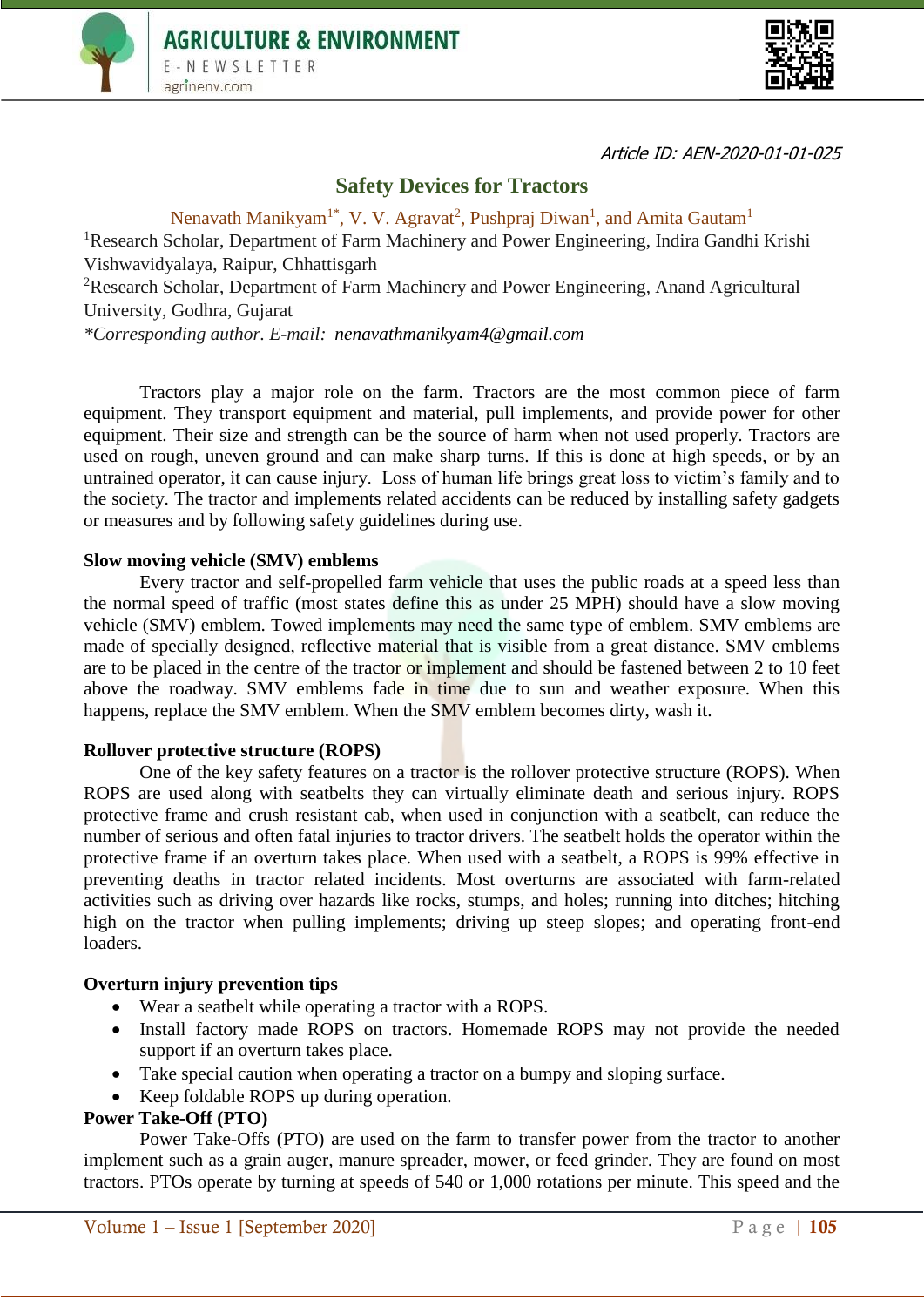



device make the PTO very dangerous. An entanglement can occur in the driveline between the tractor and the implement and can cause some of the most serious injuries on the farm. Equipment manufacturers provide shields for PTO drivelines to protect operators and bystanders from becoming entangled in the rapidly spinning shaft.

## **PTO related injury prevention**

- $\triangleright$  Make sure all PTO shields are in place and in good condition.
- $\triangleright$  Never step over a PTO while it is running, even if it is shielded.
- $\triangleright$  Do not wear jewelry or loose clothing, and tie long hair back so these items cannot come into contact with any part of the PTO.

| <b>Hazard</b>           | <b>Explanation</b>                                                                                         | <b>Dangers</b>                                                                                                                        | <b>Prevention</b>                                                                                                                     |
|-------------------------|------------------------------------------------------------------------------------------------------------|---------------------------------------------------------------------------------------------------------------------------------------|---------------------------------------------------------------------------------------------------------------------------------------|
| <b>Name</b>             |                                                                                                            |                                                                                                                                       |                                                                                                                                       |
| <b>Pinch</b><br>Point   | Two parts move together<br>and there is a possibility<br>that a body part could be<br>caught between them. | Body parts that get caught<br>can be cut or crushed; loose<br>clothing that gets caught can<br>pull body parts into the<br>mechanism. | Stay<br>from<br>away<br>moving<br>Keep<br>objects.<br>shields in place.                                                               |
| <b>Thrown</b><br>Object | Blades and other rotating<br>devices can propel objects<br>that come in contact with<br>the spinning blade | Objects that hit people have<br>potential to<br>bruise,<br>the<br>lacerate the skin, or deeply<br>cut flesh.                          | Wear eye protection around<br>rotating<br>blades.<br>Keep<br>bystanders away                                                          |
| <b>Pull-in</b><br>Point | Rotating objects that come<br>in close contact with each<br>other.                                         | Rollers can pull a person into<br>the mechanism.                                                                                      | Shut down the machine<br>before making repairs or<br>adjustments.                                                                     |
| <b>Burn</b><br>Point    | Heat from hot objects can<br>burn flesh.                                                                   | Hot mufflers, pipes,<br>and<br>hydraulic fluids can burn a<br>person.                                                                 | Do not touch the engine or<br>other potentially hot objects.<br>Carefully place your hand<br>near the object to feel if it is<br>warm |

### **Table: Mechanical hazards and prevention**

### **Pre-operational tractor checks**

A safety "walk around" will identify items around the tractor that need to be addressed before operation. Make sure the tires are not frozen to the ground or stuck in mud. Remove any loose items such as tools laying on the tractor or platform. Check for any obstacles such as toys, large stones, or boards that may be run over if the tractor begins moving. Many of these items cannot be seen from the operator's seat. It is especially important to make sure no children or other bystanders are present.

### **Front end loaders**

Front end loaders are used quite extensively on many farms to transport feed, gravel, manure, soil, and other items. The heavy load at the front of the tractor alters the centre of gravity and the stability of the vehicle. This can lead to a tractor overturn if the operator does not know how to